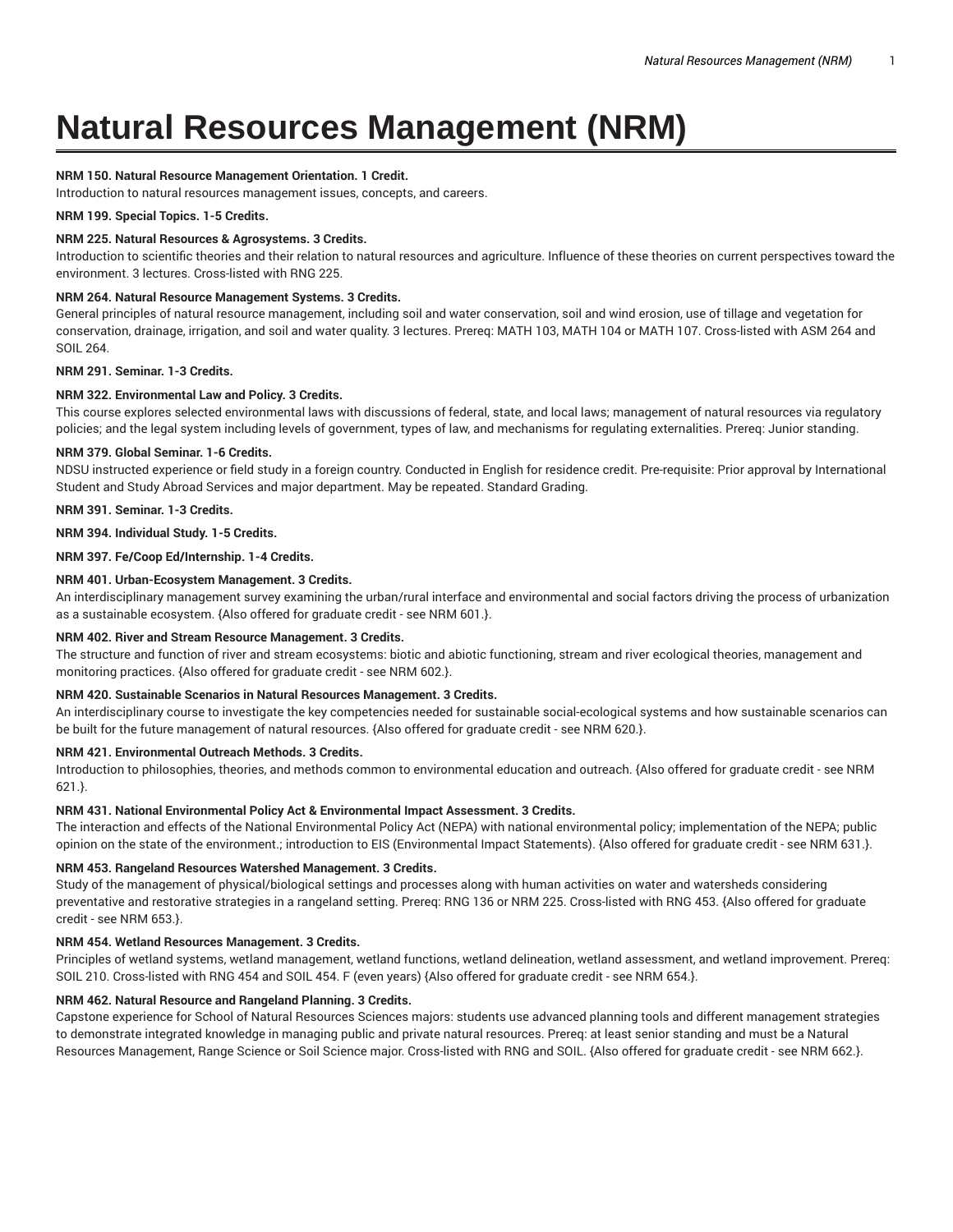# **NRM 491. Seminar. 1-5 Credits.**

**NRM 494. Individual Study. 1-5 Credits.**

**NRM 496. Field Experience. 1-15 Credits.**

**NRM 499. Special Topics. 1-5 Credits.**

# **NRM 601. Urban-Ecosystem Management. 3 Credits.**

An interdisciplinary management survey examining the urban/rural interface and environmental and social factors driving the process of urbanization as a sustainable ecosystem. {Also offered for undergraduate credit - see NRM 401.}.

### **NRM 602. River and Stream Resource Management. 3 Credits.**

The structure and function of river and stream ecosystems: biotic and abiotic functioning, stream and river ecological theories, management and monitoring practices. {Also offered for undergraduate credit - see NRM 402.}.

## **NRM 620. Sustainable Scenarios in Natural Resources Management. 3 Credits.**

An interdisciplinary course to investigate the key competencies needed for sustainable social-ecological systems and how sustainable scenarios can be built for the future management of natural resources. {Also offered for undergraduate credit - see NRM 420.}.

## **NRM 621. Environmental Outreach Methods. 3 Credits.**

Introduction to philosophies, theories, and methods common to environmental education and outreach. {Also offered for undergraduate credit - see NRM 421.}.

# **NRM 631. National Environmental Policy Act & Environental Impact Assessment. 3 Credits.**

The interaction and effects of the National Environmental Policy Act (NEPA) with national environmental policy; implementation of the NEPA; public opinion on the state of the environment; introduction to EIS (Environmental Impact Statements). {Also offered for undergraduate credit - see NRM 431.}.

# **NRM 653. Rangeland Resources Watershed Management. 3 Credits.**

Study of the management of physical/biological settings and processes along with human activities on water and watersheds considering preventative and restorative strategies in a rangeland setting. Cross-listed with RNG 653. {Also offered for undergraduate credit - see NRM 453.}.

## **NRM 654. Wetland Resource Management. 3 Credits.**

Principles of wetland systems, wetland management, wetland functions, wetland assessment, and wetland improvement. {Also offered for undergraduate credit - see NRM 454.}.

# **NRM 662. Natural Resource and Rangeland Planning. 3 Credits.**

Capstone experience for School of Natural Resources Sciences majors: students use advanced planning tools and different management strategies to demonstrate integrated knowledge in managing public and private natural resources. Cross-listed with RNG and SOIL. {Also offered for undergraduate credit - see NRM 462.}.

#### **NRM 690. Graduate Seminar. 1-3 Credits.**

#### **NRM 695. Field Experience. 1-15 Credits.**

#### **NRM 696. Special Topics. 1-5 Credits.**

# **NRM 701. Terrestrial Resources Management. 3 Credits.**

Management and ecology of heterogeneous landscapes where ecosystem processes and human activities interact as dynamic components. Prereq: BOT 660 and BOT 754.

#### **NRM 702. Natural Resources Management Planning. 3 Credits.**

Presentation of the principles, practices and key policy issues of natural resources management and planning.

#### **NRM 720. Natural Resource Administration & Policy. 2 Credits.**

A comprehensive analysis of the theory of externalities and their application to the design of natural resources policy. Prereq: ECON 681, NRM 702.

## **NRM 761. Current Issues in Natural Resource Management. 1 Credit.**

The class will survey current issues in natural resource management. The survey will provide a way to stimulate critical thinking on those issues.